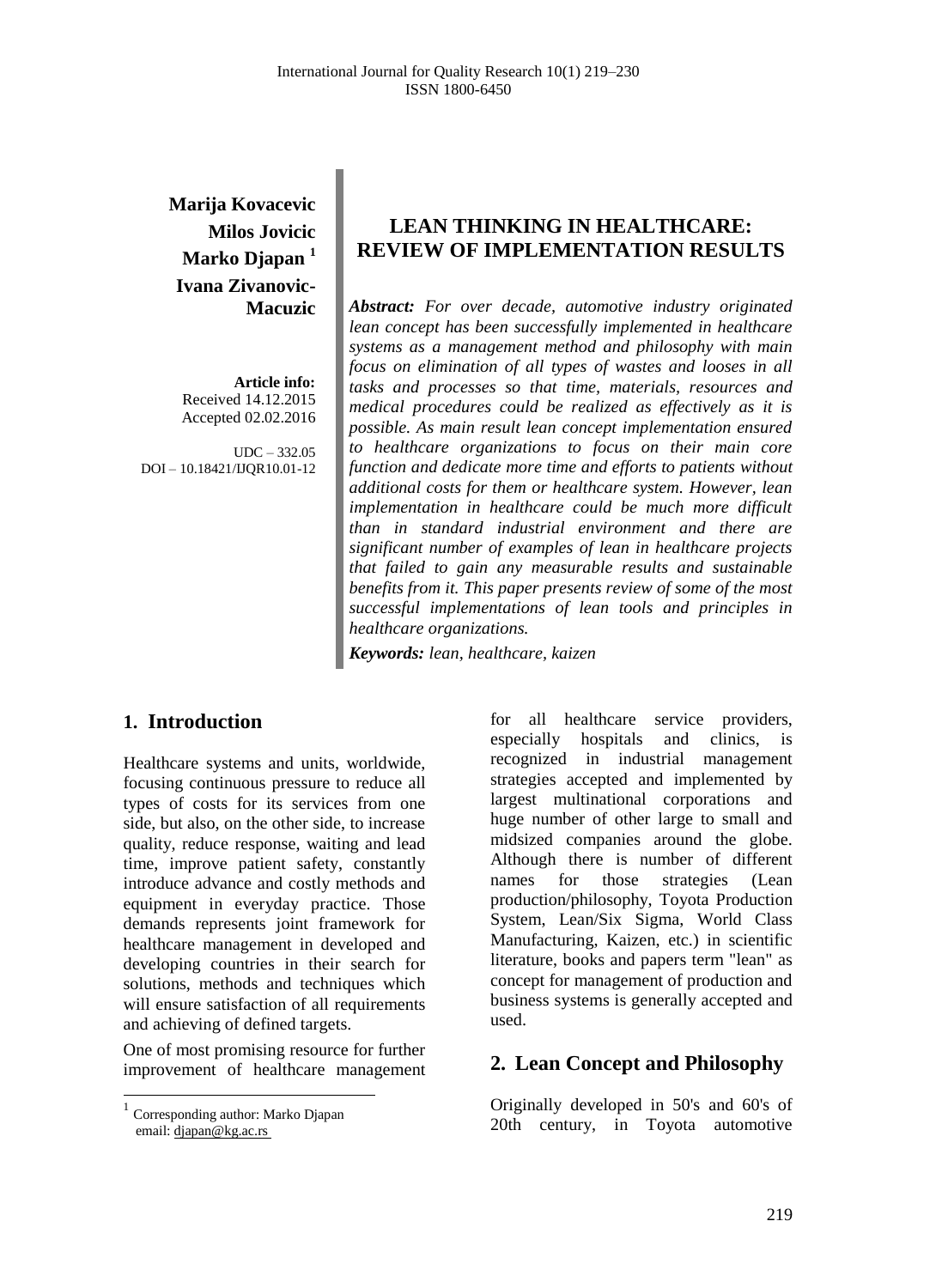

company, this concept represent Japanese answer to challenges of western competition, especially from USA, and one of main busters that ensured economical growth of Japan after WWII. Impressed by intensive growth of Japanese industry in relatively short period, scientists from western countries perform detailed studies in late 80's which lead to introduction of lean concept (known in Japan as Toyota Production System) outside of Japan (Liker, 2004).

Today lean concept is widely accepted and implemented set of tools, methods and techniques in numerous companies around the world (Bortolotti *et al.*, 2015). In its fundament lean represents philosophical approach towards management, focused on identification and elimination of all types of wastes and loses and continuous improvement (Womack *et al.,* 2003). Results of successfully introduced lean concept could be evaluated by increased value in production and business processes, redesigned and prepared to offer customers exactly what they want in parallel with increased quality, improved safety, reduction of delays and failures.

From its purely industrial origin lean concept found its way to other areas and sectors. Healthcare, as important and complex sector in every society, also recognized importance and benefits of lean implementation and today represent one of most promising and prospective areas for further expansion in number of involved hospitals and healthcare sectors from one side and variety of used tools, methods and techniques from other (Mazzocato *et al.*, 2010).

For each healthcare subject waste could be identified as anything that does not add value to healthcare service from the patient point of view, so it is extremely important to identify and recognize all activities that are value-added, than non-value added but necessary activities, and finally purely non-value-added activities (Aherne and Whelton, 2010). For example value-added activities in healthcare system are diagnosis of illness, treatments of injuries, performing of laboratory analysis. Related to previous, preparation activities for treatments and diagnosis procedures could be assumed as non-value added but necessary as they are not directly oriented to patient but are mandatory in scope of previously mentioned, value-added activities.

Finally significant number of non-value added activities examples could be identified in each healthcare subject, like all types of waiting, performing of unnecessary jobs, delays etc. Inspired by Toyota "seven deadly wastes" (plus additional one defined by Liker, 2004) eight main types of wastes in healthcare could be identified, often summarized with the acronym D.O.W.N.T.I.M.E (Graban, 2012):

- **Defect** (performing of wrong procedure),
- **O**verproduction (unnecessary treatments, more than needed or before its needed),
- **W**aiting (patient or staff waiting's for various reasons),
- **N**o use of staff (underutilizing medical staff knowledge, skills and talents),
- Transportation (unnecessary movement of patient, equipment, staff),
- **I**nventory (excess medication, unnecessary medical material and equipment),
- **M**otion (employee walks to distant areas to get supply), and
- **E**xtra processing (generate duplicate documents, repetition of procedures, examinations, or performing medical procedures by staff with higher qualification than it is needed, etc).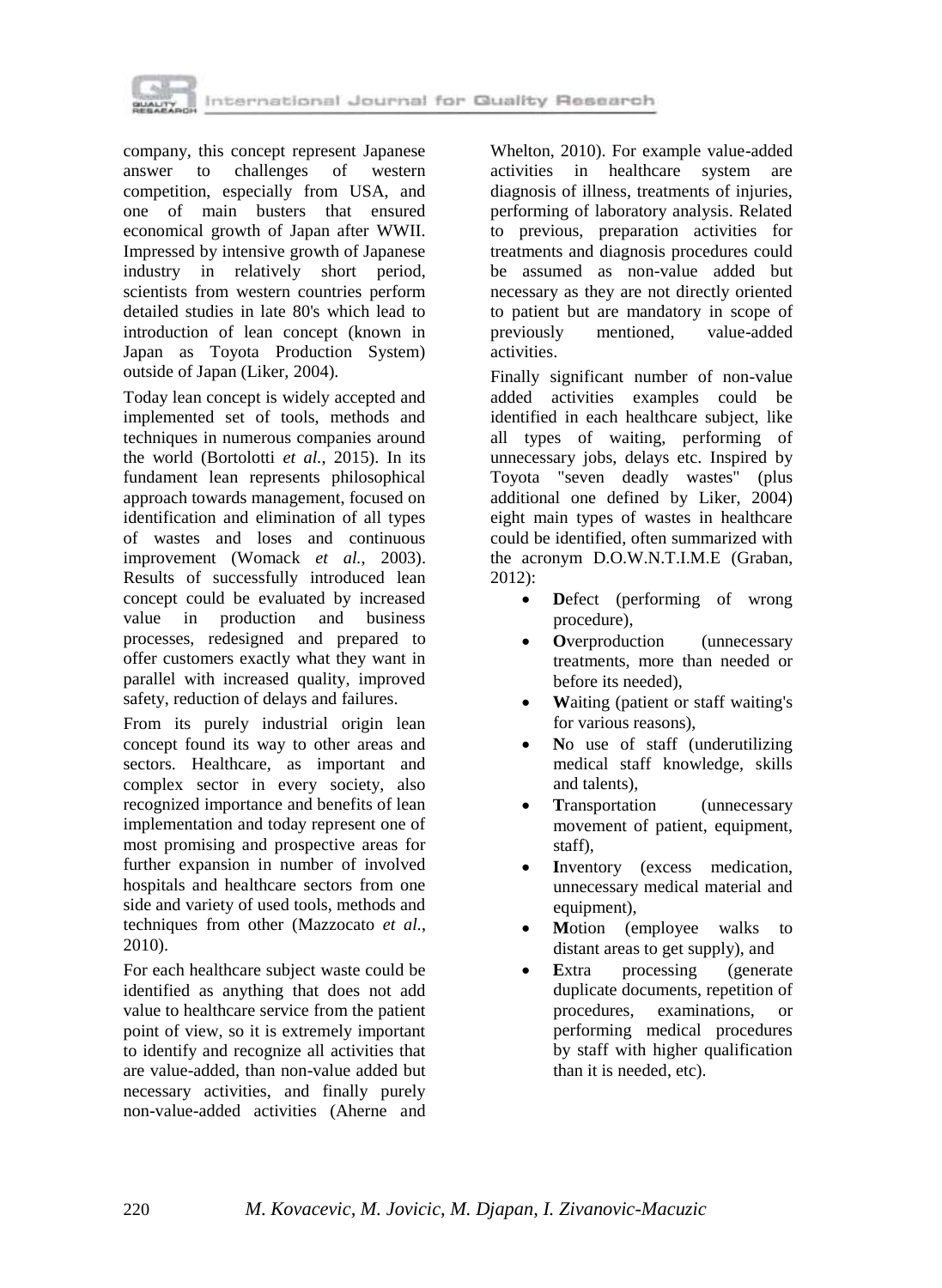

# **3. Most Frequently Used Lean Tools in Healthcare**

#### **5S methodology**

5S is the name of methodology for workplace organization which is generally accepted as one of cornerstones for implementation of Lean concept. It is usually performed at the beginning of a<br>Lean introduction combined with Lean introduction combined with establishing of internal rules and standards which will ensure maintaining of achieved<br>results in unlimited period after results in unlimited period after implementation. 5S represent acronym for five activities named by five Japanese words (and their English equivalents) staring on letter "S" that should be undertaken in sequence. Those activities describes how to organize a workplace and work environment for efficiency and effectiveness improvement by performing of items sorting, ordering and workplace detail cleaning followed by standardizing and sustaining activities in order to maintain new order. Latest trends and recommendations go in direction of introduction of sixth "S" for Safety. As safety (patients and staff) should be assumed as one of top priorities in healthcare, its further strengthening through  $6S$   $(5S + 1)$  implementation in healthcare organizations can be additional benefit measured in meaningful and sustainable improvements in safety practices (Ikumaa and Nahmens, 2014). Successfully realized 5S projects have been documented in a number of healthcare subjects in a range of departments from patient facilities to finance, laboratories, administration and offices (Esain *et al.*, 2008). Presented results show that 5S can be applied to healthcare services with beneficial effects such as cleaner, organized, efficient workplaces for enhanced safety and increased productivity, reduction of inventory and supply costs and recapturing of valuable spaces and minimizing overhead costs where well established sustainability is a key to success (Young, 2014; Amasaka, 2015).

# **Kaizen - Continuous Improvement**

Continuous improvement or Kaizen (Japanese word globally accepted as term for continuous improvement) represent philosophy approach focused on problem solving through gradual, orderly and continuous "change on better" in some or all the elements of the process. When it is applied to the workplace, Kaizen refers to activities which involve all employees and that continuously improve all functions and processes through elimination of waste. As other Lean tools and methods, Kaizen is first introduced in industry and is now being implemented in various environments and sectors outside of production.

Each Kaizen event should be planed and realized upon, so called Deming's cycle or PDCA cycle (Plan - Do - Check - Act). This assume problem identification, analysis and definition of improvement solution in first step (Plan), testing in small, controlled, model zone in second step (Do), evaluation of obtained results (Check) and adoption or adjusting of improvement activities in final step (Act). Kaizen events should be planned, executed and evaluated in regular meetings using well-structured teamwork activities. In healthcare organizations Kaizen has been found helpful in improving the work organization, utilities using, patient care process together with waste reduction in number of specialties and departments (Jacobson *et al.*, 2009; Iannettoni *et al.*, 2011; Smith *et al.*, 2012)

There are several factors which ensure measurable results in Kaizen implementation in healthcare like easiness for training and introduction, motivation of staff, focus on low-cost and low risk improvements, involvement of all employees in process of improvement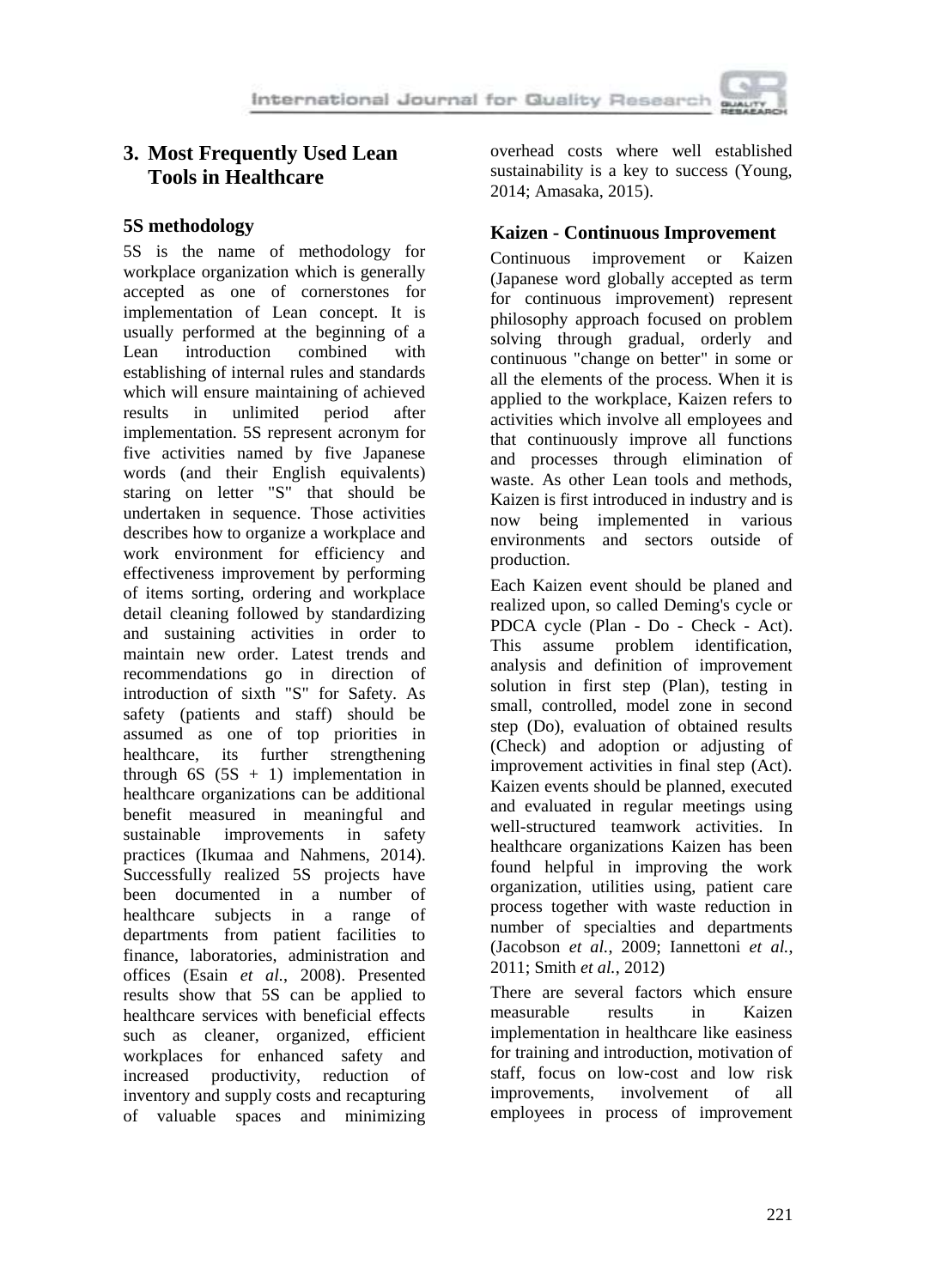

proposals and implementation, transfer of improvement implementation analysis and testing to originators of idea, respect to all ideas no matter of size and impact (Graban, 2012).

In initial phases of Lean implementation, slow, continuous changing/improvement processes could sometimes be not effective enough, when modification of kaizen approach is often used. So called Kaizen blitz, or Rapid Improvement Event (RIE), is a focused, fast performing and significant changes initiating activity used for general modification and redesign of observed processes and identified problems. The basic concept is to identify and quickly remove waste (Liker and Meier, 2006). In practice a Rapid Improvement Event is generally completed in few days (1 to 5) and involves key process participants focusing on solving a narrowly scoped process improvement opportunity.

#### **Value-stream Mapping (VSM)**

In its origin value-stream mapping (VSM) is graphical, analytical tool that allow simple representation of flow for selected part of process, from its start (material purchase from supplier) to finish (final product) (*Learning to see*). VSM show times and resources used in each step of process, waiting's between steps, inventories size, information and materials flow, workforce performance in terms of cycle time per product (activity) and change-over time when switching between products (activities). It is method that facilitates the Defined VSM for one process, showing present "as is" state, represent base for analysis of week steps, bottle-necks, excessive inventories, missing resources, misbalance in process steps and definition of corrective actions for process redesign and reorganization for achieving of necessary improvements and better process effectiveness.

VSM is one of most frequently used Lean tools in healthcare organizations for analysis of current state or identifying areas of potential problems and development of a future state or creates solutions design for identified problems. In its healthcare use, VSM is manly the diagrammatical representation of the patient's journey through the system, and its ensure identifications of each individual step in treatment and other medical procedures, their value, duration, interrelationship, process failures, staffstaff and staff-patient relationships, etc. (Sampalli *et al.*, 2015). VSM has been proofed as successful tool for initiating of healthcare system changes in order to provide insight into system improvement opportunities and bring optimal level of all basic three requirements for each healthcare process and activity – price, quality and on-time delivery. VSM have also been widely used in reducing wait times in emergency services (Eller, 2009).

# **Visual Management**

Coming from the fact that humans are intensively visual beings and that majority of information's that we received and accept from environment comes through sense of seeing, Lean concept put significant importance on implementation of visual management tools and techniques as a way for establishment of fully visual workplace. The aim of Visual Management (VM) is to create a work environment that is self-explaining, selfordering, self-regulating and selfimproving, where what is suppose to happen does, on time, every time because of visual solutions (Galsworth, 2013). VM is a concept of various visual tools (signs, colors, markings, info boards, lights, etc) on hospital premises to organize area, monitor work, appliances and equipment in use. Visual management reinforces patients and employees safety because of self-restraint feature*.*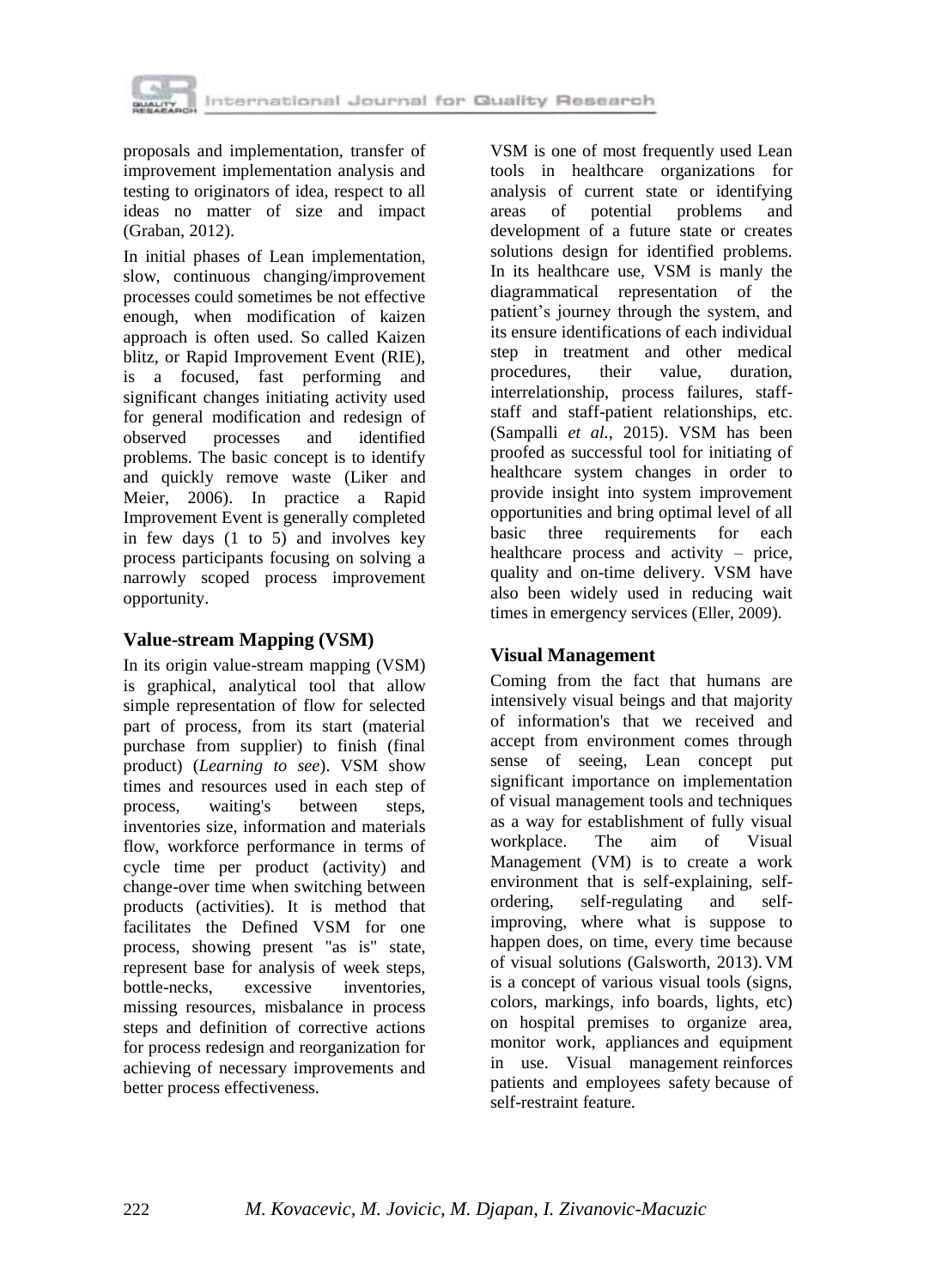

# **4. Lean in Healthcare: Implementation Results Review**

In frequently citied paper (Fillingham, 2007) results of 18 months project from Royal Bolton NHS Hospital, UK dedicated to exploring whether or not lean methodologies can indeed be applied and implemented to healthcare, is shown. Author reported impressive results with 42% reduction in paper work, better multidisciplinary team working, and a reduction in length of patient stay by 33%. Coming from very high defined goals, stated in paper title "Can lean save lives?" author concludes researches with positive answer supported by reported significant reduction in mortality of 36%. He recognized lean inspiration and encouragement potential and although it cannot be simply translated into a healthcare environment it was shown that numerous lean methods and principles could be adapted and developed for purposes of healthcare staff using and focused towards the goal of improved patient care.

This hospital is often stated as one with most successfully developed and implemented lean program in complete healthcare system in UK (Radnor *et al.*, 2012). Table 1 show some additional results from this hospital compared with two USA and one Scotland based facilities.

| Organization                        | Impact                                                                                                                                    |
|-------------------------------------|-------------------------------------------------------------------------------------------------------------------------------------------|
| <b>Scotland Cancer</b><br>Treatment | Reduction in patient waiting times for first appointment from an<br>$\bullet$<br>average 23 to 12 days                                    |
|                                     | Patient flow time improvement of 48%<br>$\bullet$                                                                                         |
| Royal Bolton Hospital               | Direct savings of £3.1 millions                                                                                                           |
|                                     | Reduction of time taken to process important categories of                                                                                |
|                                     | blood from 2 days to 2 hours                                                                                                              |
|                                     | Average turnaround time in pathology reduction from over 24<br>hour to $2 - 3$ hours                                                      |
| Nebraska Medical<br>Centre          | Reduced staff walking distance<br>$\bullet$                                                                                               |
|                                     | Reduced lab space and specimen processing turnaround time by<br>20%                                                                       |
|                                     | Reduced manpower and their transfer to other critical points                                                                              |
|                                     | Decreased numbers of days of average patients stay from 6.29<br>to $5.72$ days.                                                           |
| Pittsburgh General<br>Hospital      | Intensive care unit cost reduction of almost \$0.5 million per<br>$\bullet$                                                               |
|                                     | year                                                                                                                                      |
|                                     | 90% reduction in number of recorded infections after 90 days<br>of implementation of changed procedure for intravenous line<br>insertion. |

**Table 1.** Examples of successful lean implementation in hospitals

The Virginia Mason Medical Center (VMMC), Seattle, USA which includes Virginia Mason Hospital and a network of primary and specialty care clinics initiate in 2002., program for general lean implementation through introduction of self developed system called Virginia Mason Production System (VMPS) (Furman and Caplan, 2007). This integral system was based on total people involvement (TPI) principle, understanding that medical and administrative staff are fully aware on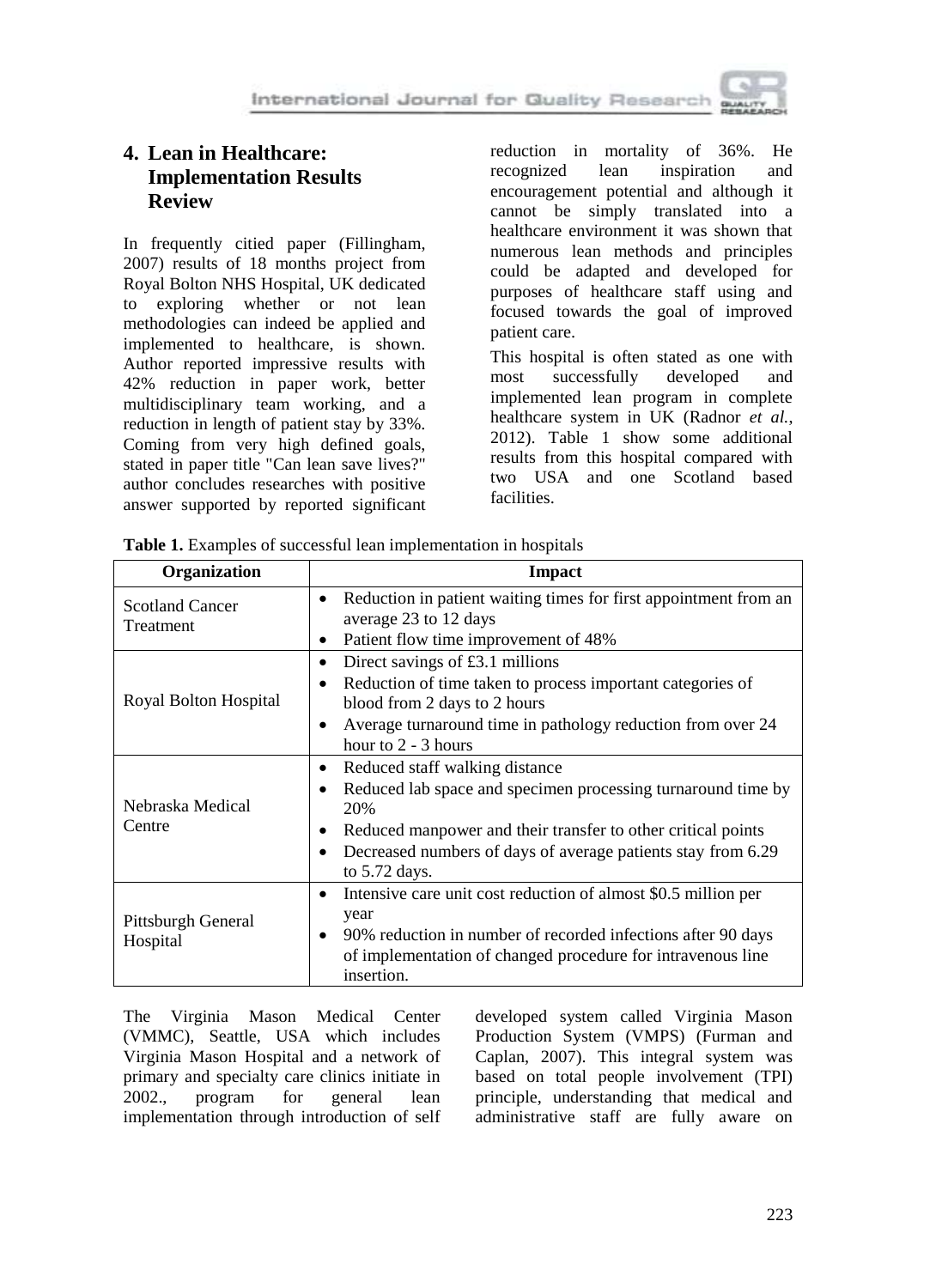

existing problems and have the best solutions for them. VMMC uses several lean improvement tools and techniques, such as Rapid Improvement Events (RIE's) focused on rapid changes, Continuous improvement - Kaizen events focused on incremental changes, 3P (Production, Preparation, Process) as a tool for complete process redesign. During first eight years more than 850 continuous improvement activities were performed involving staff, patients and guests

Presented results (Furman and Caplan, 2007) show that VMPS implementation ensured to VMMC respectable position in the top 1% of all hospitals in the U.S. in terms of both quality of patient care and system efficiency, with numerous examples of achieved improvements:

- Decreased the number of hours when the Emergency Department was closed and unable to receive new patients by more than 90 percent.
- Reduced lab test results reporting time to the patient by more than 85%.
- Increasing of patient safety through introduction of the Patient Safety Alert system followed by reduced premiums for professional liability insurance by 56%.
- Nurse walking distance was reduced in the hospital by 750 miles per day, freeing up more than 250 hours of staff time spent walking for direct patient care.
- Increased productivity by 93% in a few selected model areas by introduction of kitting principle (creating kits containing frequently needed supplies).
- Using space more efficiently ensures \$11 million savings in capital investment and freed an estimated 25,000 square feet of space using better space designs.

• Reduced inventory costs by \$2 million through supply chain expense reduction and standardization efforts.

Analyzing lean as system of thinking and staff learning platform, rather than just set of tools, in paper (Ballé and Régnier, 2007) authors reported use of lean in a French Nord 92 hospital in project for reduction of a number of complex nursing issues, such as medication distribution errors, catheter infections, *hospital-acquired* infections, bedsores, through implementation of 5S, standardized work, A3, etc. Over the first two years, the rates of such incidents per patient were reduced by 45 percent.

Lean inspired methods were used for decrease hospital-wide central line associated bacteraemia (CLAB) on the intensive care unit (ICU) at Allegheny General Hospital, Pittsburgh, USA (Shannon *et al.*, 2006). As CLABs are recognized, not as an inevitable product of complex ICU care, but the result of highly variable and therefore unreliable care delivery, two ICU's, in this hospital, redefined the processes of care through redesign of system in order to deliver reliable outputs with minimal variations that showed to be simulative factor for infection spreading.

Based on lean principles and root cause analyses, Perfecting Patient Care were established and applied to central line placement and maintenance empowered the workers to implement countermeasures designed to eliminate the defects in the processes.

Processes redesign were prepared and implemented within just 90 days and within a first year CLABs decreased from 49 to 6 (10.5 to 1.2 infections per 1,000 line-days), and mortalities from 19 to 1 (51% to 16%), despite an increase in the use of central lines and number of line-days. These results were shown to be sustainable during prolonged period of time.

Improving of blood draw and specimen collection process for the Emergency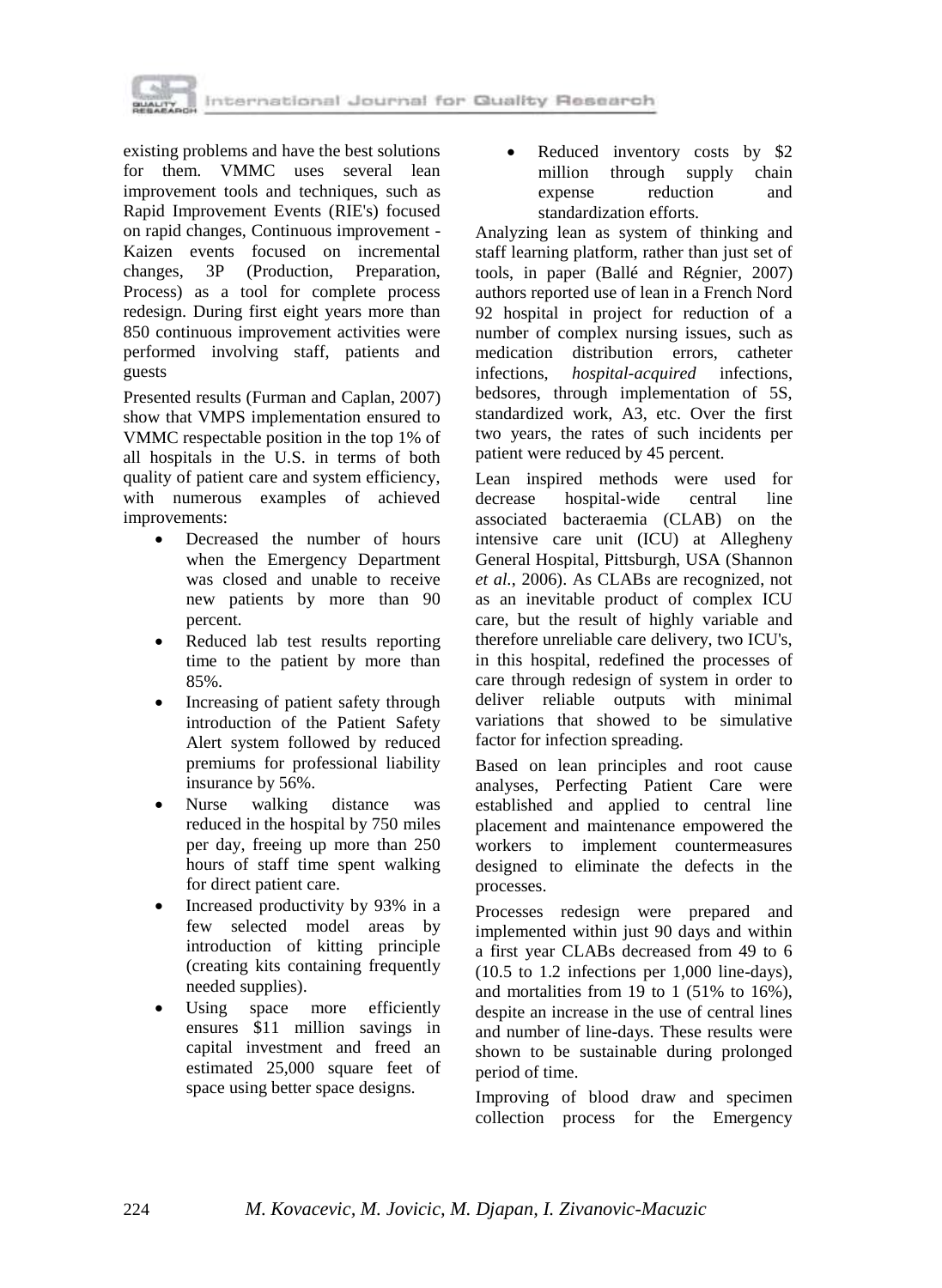

Department (ED) of the Vidant Health Centers, Greenville, North Carolina, USA was performed with lean/six sigma methodologies implementation (Sanders and Karr, 2015). Those are standard processes used in hospitals to collect blood chemistry and hematology information. The approach used in this project was based rapid improvement event (RIE) or Kaizen blitz event, as a lean tool for rapid process improvement. Project were prepared and realised by Emergency department, Hematology and Chemistry Lab personnel and focused in its core to the most frequently ordered blood tests and cultures.

Significant reduction in specific laboratory material and consumables usage were recorded (30 to 50%) followed be decrease in observed defects, delays and deviations measured in median laboratory turnaround time (TAT) reduction from 2 to 18%.

Similar results were presented in the study of White *et al.* (2006), dedicated to applying lean methodologies at Emergency department of Massachusetts General Hospital, Boston, USA. The intervention was a focused lean based reorganization of laboratory process flow, which significantly increased process efficiency. After reorganization of laboratory process flow, significantly increased process efficiency was recorded, measured in median laboratory turnaround time (TAT) decreased across most tests. The greatest decreases were found in troponin TAT which was reduced by 33 minutes (37.5%), urine sedimentation TAT reduced by 88 minutes (75%), troponin I TAT reduced by 12 minutes (30%), urinalysis TAT by 10 minutes (35%), and urine HCG TAT by 10 minutes (36%)

Chen *et al*. (2014) analyzed the results of lean management work implementation to improve the admission and blood result waiting time at Emergency Department (ED), Alice Ho Miu Ling Nethersole Hospital, Hong Kong, China. Identification of all steps in the patient pathway from process beginning to the end and quantification of value-added and non-valueadded time in each step were performed by using of Value-stream mapping (VSM) tool. All relevant times were measured and analyzed (triage time, waiting time, intervention time, admission time and processing time). Project showed that application of lean management can improve the patient flow in ED and enhance high quality emergency care and patient satisfaction After implementation of lean based management methods included structured process redesign, priority admission triage (PAT) program introduction and enhanced communication with medical department, triage waiting time and end waiting time for consultation were significantly decreased together with admission waiting time decreasing by 55% after implementation of PAT program.

Improving of patients workflows were also targeted in study performed at Department of Radiology, Medical College of Wisconsin, USA (Shah *et al.*, 2013). Application of lean principles to screening mammography workflow has improved the efficiency and decreased patients waiting time. The implementation of lean philosophy started with patient-centred approach and analyzing of patients-defined valuable activities and the problems to be solved. Used lean tools included VSM, identification of waste, 5S tool, forming of process map and visual management based communication. Among other things, portable electronic were used to verify patient identifiers and electronic work list were formed and images were digitized before patient`s appointment. After the implementation of lean philosophy patient waiting time was reduced for amazing 70% (from 11.1 to 3.3 minutes). Also, total visit length was reduced for 23.4% (from 33.7 minutes to 25.8 minutes) and read times for screening mammography for 40% (from 4.8 minutes to 2.9 minutes per case).

Lean approach has been used for the several years at the Department of Radiology, Beth Israel Deaconess Medical Center to improve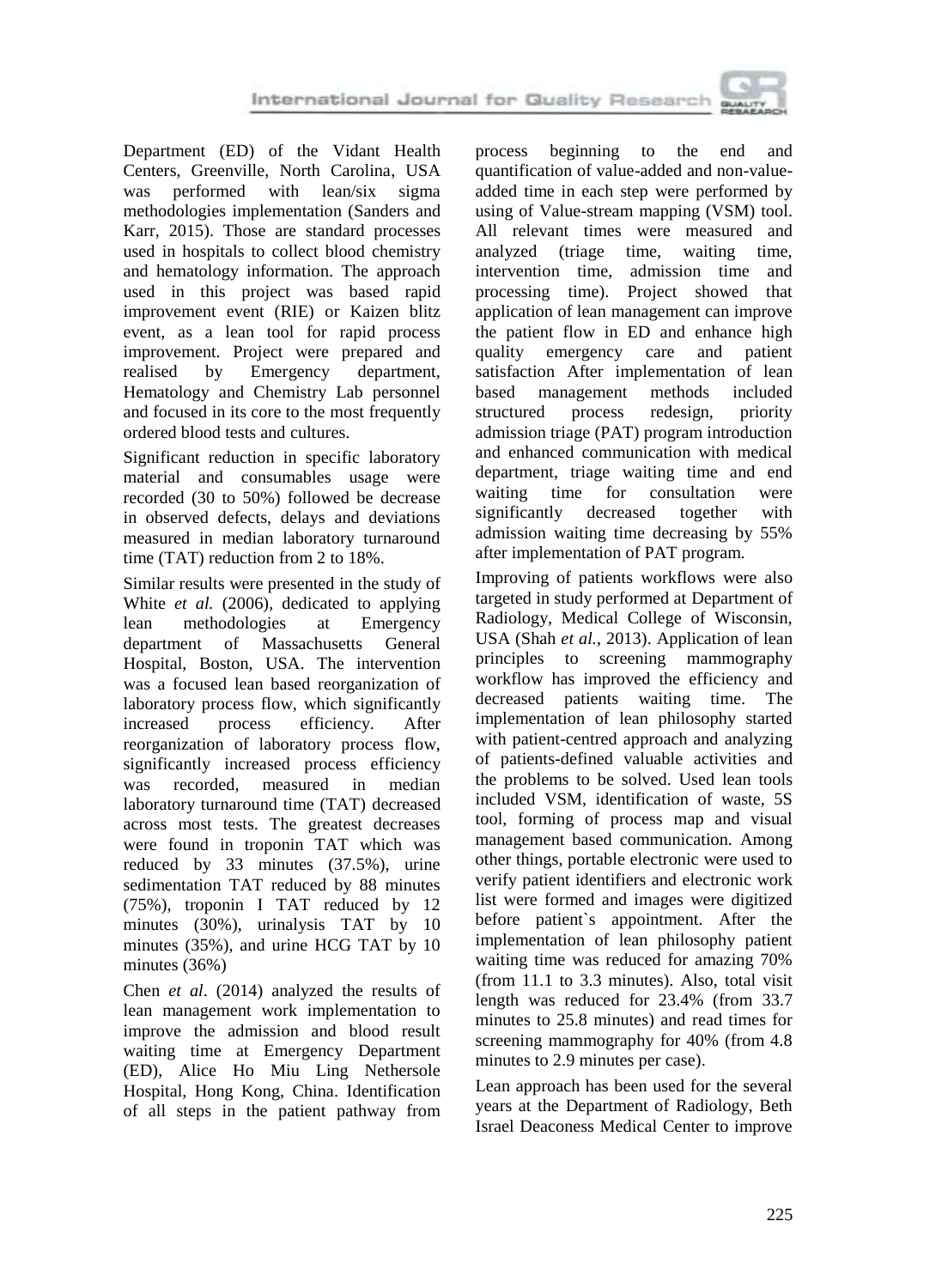

performance and efficiency (Kruskal *et al.*, 2012). The goal of this implementation was primarily to improve flow of patients with uninterrupted equipment function, but lean transformation of work philosophy and workplace culture was done. Several lean tools were used like Value stream mapping for visualizing the current state of a process and identifying activities that add no value, root cause analysis, visual management techniques and boards, balanced scorecard etc.

Improvements of patient workflow and significant time reductions in performing of standard medical procedures are directly connected with significant financial savings. The pediatric multidisciplinary reconstructive pelvic medicine clinic of Children`s hospital, Seattle, USA, (consisted of pediatric specialists in urology, general surgery, gynecology, and gastroenterology) has utilized lean methods to enhance operational efficiency and improve value for patients (Merguerian *et al.*, 2015).

Initial MD (medical doctor) preparation time reduction from 8 min/patient to 6 min/patient, while MA (medical assistant) preparation time was increased from 9.5 min/patient to 20 min/patient. This time redistribution resulted in cost reduction of 41%, (\$366 per patient).

Continued improvements further reduced the MA preparation time to 14 min and the MD preparation time to 5 min with a further cost reduction to \$194/patient (69%). Number of appointments per clinic was increased without affecting quality as the valuable time spent with each patient was not reduced.

Value stream mapping (VSM) prove itself to be very useful and thus frequently implemented tool in lean healthcare for process analysis in present state, various wastes and loses identification and definition of improved process structure. VSM were used as core tool in program for wait time reduction in hospital in New Scotia, Halifax, Canada (Sampalli *et al.*, 2015).

Performed project comes from fact that patients who have delayed access to relevant care, particularly those with complex conditions (chronic illness and multimorbidities) in further period become frequent and demanding users of various medical standard and emergency care (from primary care, community care, and acute care to professionals and specialists). This imply main goal for this action to provide timely and relevant access to care for population with high needs with additional target to remove waiting times for complex and chronic illness care.

Integrated Chronic Care Service (ICCS) in this hospital have near 10,000 patient visits each year. As a result of performed activities waiting times for new patients have significantly reduced from approximately 13 months in 2012 to 2 months in 2014 with trend which imply that there will be no wait times for new patients in 2015 to receive ICCS intervention. Remaining wait times was reduced by about 40% (from 48 to 29 weeks). Discharge rates for ICCS have improved significantly>10% since introduction of process changes, also referral rates increased by 20% since 2013 (Sampalli *et al.*, 2015).

One of the first studies about implementation of lean healthcare methods in hospitals from countries outside of West Europe or USA was the study of Costa *et al*. (2015), with presentation of results of lean implementation in two Brazilian hospitals. (Sterile services department and pharmacy hospital A and chemotherapy, surgery and radiotherapy - hospital B). The lean system was implemented trough two phases.

Instead of standard PDCA cycle, authors used DMAIC cycle (Define - Measure - Analyze - Improve - Control), originally derived from Six Sigma approach. In order to define the problems VSM was created and for its solving a Kaizen Event was conducted, including different tools as 5S, Visual management and Kanban board for the proper arrangement of materials and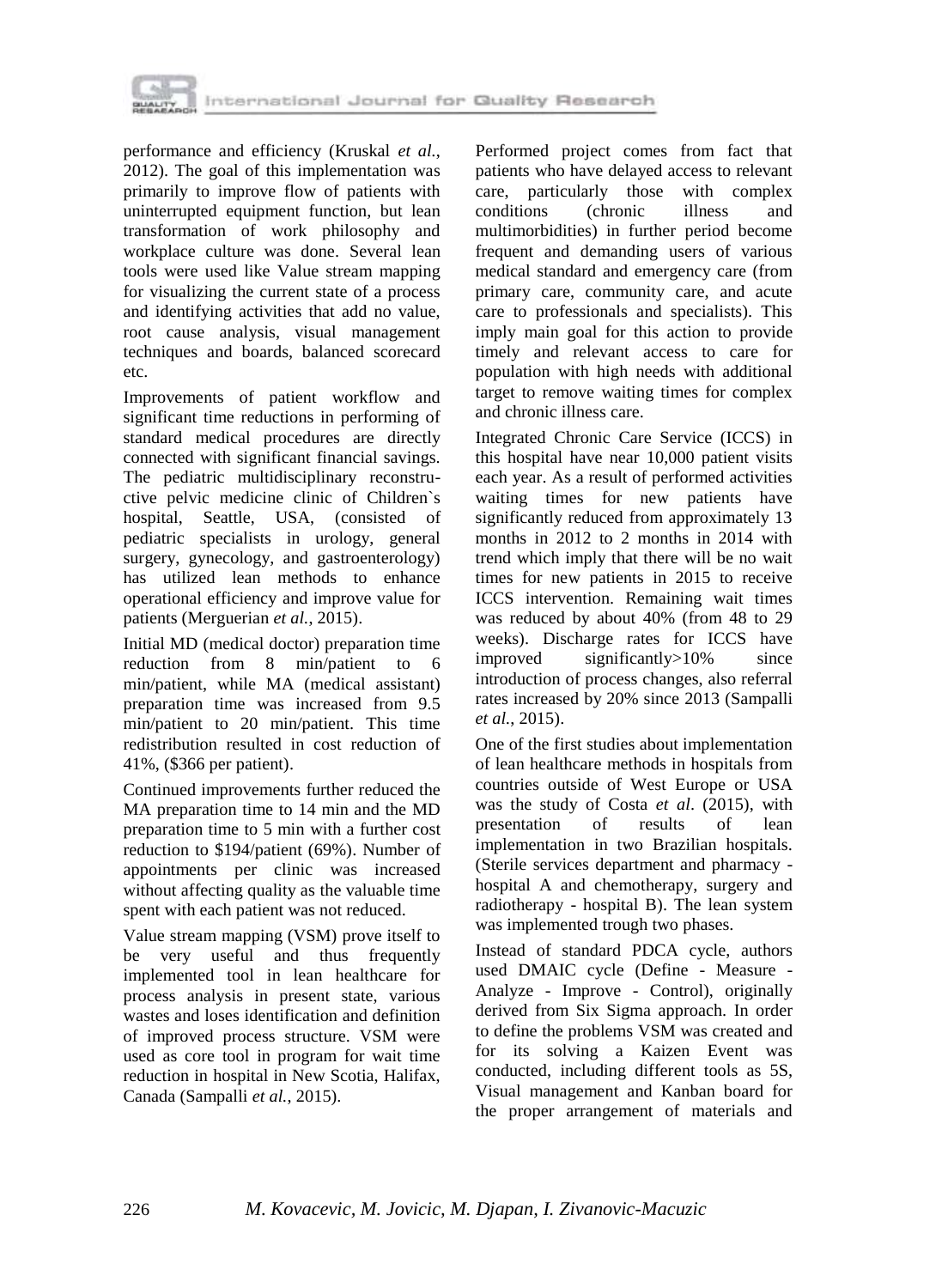

tools, packaging and reducing the material waste.

The results of lean implementation in sterile service department were 78% cost reduction, 94% reduction in delayed surgery due to lack of material, 1–1.5% to 0.21% reduction in infection rate in clean surgeries, reduction of the setup time between autoclave cycles by 30 min and reduction in autoclave cycle time by 30 min. Lean system in pharmacy department led to orderly supply of hospital units, reducing the stocks an significant reduction of costs.

Main goals of introducing lean methodology in chemotherapy department were reducing patient lead time and to improve financial aspects. The obtained positive results were 33% increase in monthly financial income, 23% increase in the number of chemotherapy applications, 42% reduction in average patient lead time and 50% reduction in the number of patients waiting to begin chemotherapy.

# **5. Conclusions**

This paper presented review of selected successfully finished projects oriented to lean implementation in healthcare. Obtained results show that various medical processes in different departments could be significantly improved with measurable and valuable benefits for patients and hospitals. Observed healthcare systems, obviously, had high level of organization and management in initial phase yet they realized remarkable results thorough lean concept, which should serve as inspiration to all others, no mater of their present condition and performances.

#### **References:**

- Aherne, J. & Whelton, J. (2010). *Applying Lean in Healthcare: A Collection of International Case Studies*. Taylor & Francis Group.
- Amasaka, K. (2015).Constructing A New Japanese Development Design Model NJ-DDM Intellectual Evolution of an Automobile Product Design. *TEM Journal*, *4*(4), 336-345.
- Ballé, M. & Régnier. A. (2007). Lean as a learning system in a hospital ward. *Leadership in health services*. *20*(4), 33-41.
- Bortolotti, T., Boscari, S. & Danese, P. (2015). Successful lean implementation: organizational culture and soft lean practices. *International Journal of Production Economics*, *160*, 182-201
- [Chan,](http://www.ncbi.nlm.nih.gov/pubmed/?term=Chan%20H%5BAuthor%5D&cauthor=true&cauthor_uid=25215143) H., [Lo,](http://www.ncbi.nlm.nih.gov/pubmed/?term=Lo%20S%5BAuthor%5D&cauthor=true&cauthor_uid=25215143) S., [Lee,](http://www.ncbi.nlm.nih.gov/pubmed/?term=Lee%20L%5BAuthor%5D&cauthor=true&cauthor_uid=25215143) L. , [Lo,](http://www.ncbi.nlm.nih.gov/pubmed/?term=Lo%20W%5BAuthor%5D&cauthor=true&cauthor_uid=25215143) W., [Yu,](http://www.ncbi.nlm.nih.gov/pubmed/?term=Yu%20W%5BAuthor%5D&cauthor=true&cauthor_uid=25215143) W., [Wu,](http://www.ncbi.nlm.nih.gov/pubmed/?term=Wu%20Y%5BAuthor%5D&cauthor=true&cauthor_uid=25215143) Y. , [Ho,](http://www.ncbi.nlm.nih.gov/pubmed/?term=Ho%20S%5BAuthor%5D&cauthor=true&cauthor_uid=25215143) S., [Yeung,](http://www.ncbi.nlm.nih.gov/pubmed/?term=Yeung%20R%5BAuthor%5D&cauthor=true&cauthor_uid=25215143) R. & [Chan,](http://www.ncbi.nlm.nih.gov/pubmed/?term=Chan%20J%5BAuthor%5D&cauthor=true&cauthor_uid=25215143) J. (2014). Lean techniques for the improvement of patients' flow in emergency department. *World Journal of Emergency Medicine*, *5*(1), 24-8.
- Costa, L.B., Filho, M.G., Rentes, A.F., Bertani, T.M. & Mardegan, R. (2015). Lean healthcare in developing countries: evidence from Brazilian hospitals. *International Journal of Health Planning and Management*, doi: 10.1002/hpm.2331. [Epub ahead of print]
- Eller, AJ. (2009). Rapid assessment and disposition: applying LEAN in the emergency department. *Journal for Healthcare Quality*, *31*, 17–22.
- Esain, A., Williams, S., & Massey, L. (2008). Combining planned and emergent change in a healthcare lean transformation. *Public Money and Management*, *28*, 21-6.
- Fillingham, D. (2007). Can lean save lives? *Leadership in health services*, 20(4), 231-241
- Furman, C. & Caplan, R. (2007). Applying the Toyota Production System: using a patient safety alert system to reduce error. *Joint Commission Journal on Quality and Patient Safety*, *33*(7), 376-386.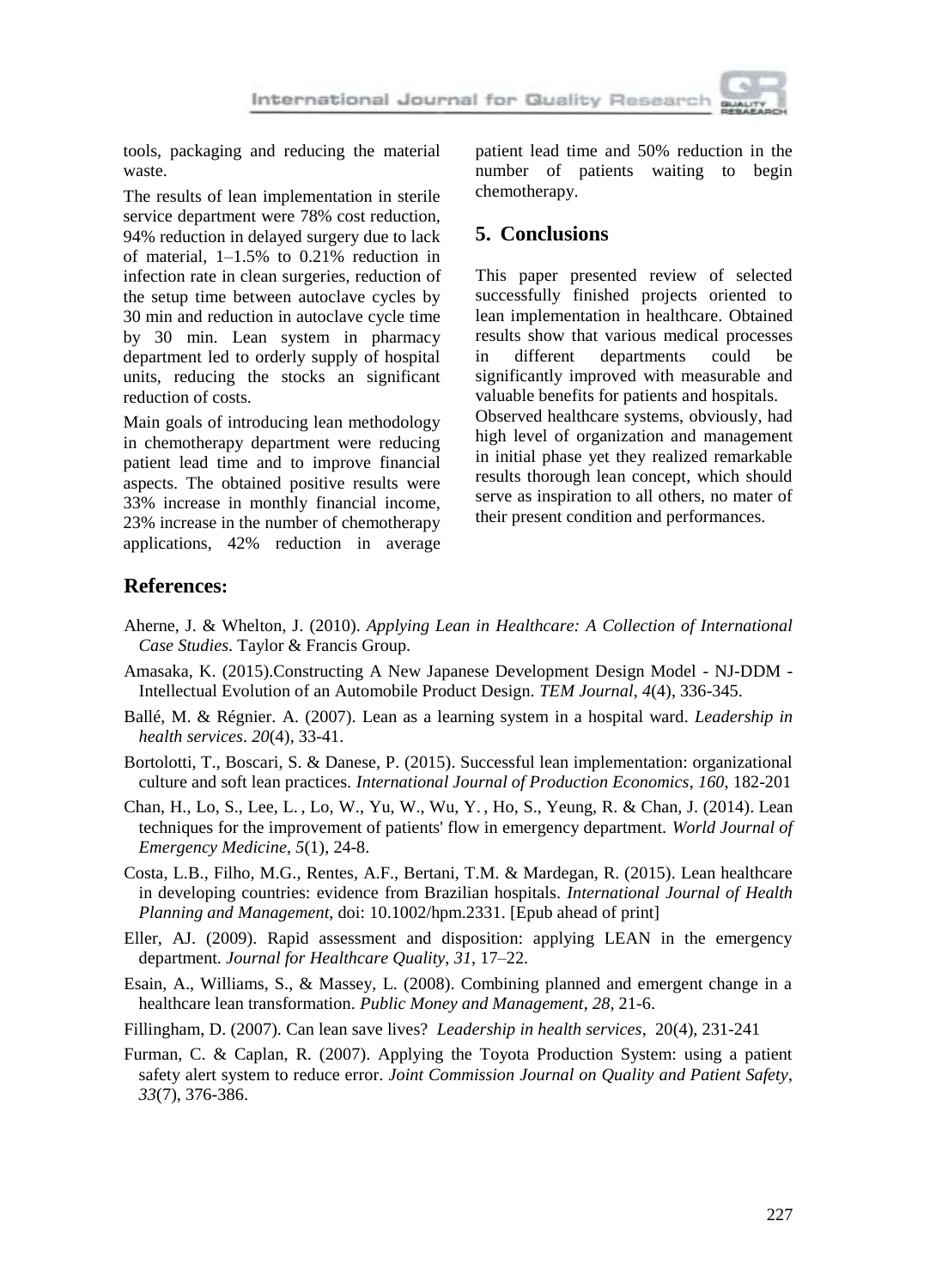

- [Galsworth,](http://www.amazon.com/Gwendolyn-D.-Galsworth/e/B001K7UIH2/ref=dp_byline_cont_book_1) G.D. (2013). *Visual Workplace/Visual Thinking: Creating Enterprise Excellence through the Technologies of the Visual Workplace*. Visual-Lean Enterprise Press.
- Graban, M. (2012). *Lean Hospitals: Improving Quality, Patient Safety and Employee Engagement*, CRC Press.
- Iannettoni, M.D., Lynch, W.R., Parekh, K.R. & McLaughlin, K.A. (2011). Kaizen method for esophagectomy patients: improved quality control, outcomes, and decreased costs. *The Annals of Thoracic Surgery*, *91*(4), 1011-1017.
- Ikumaa, L.H. & Nahmens, I. (2014). Making safety an integral part of 5S in Healthcare. *Work*, *47*, 243–251.
- Jacobson, G.H., McCoin, N.S., Lescallette, R., Russ, S. & Slovis, C.M. (2009). Kaizen: a method of process improvement in the emergency department. *Academic emergency medicine*, *16*(12), 1341-1349.
- Kruskal, J.B, Reedy, A., Rosen, M.P. & Boiselle, P.M. (2012). Lean Approach to Improving Performance and Efficiency in a Radiology Department. *RadioGraphics, 32*, 573-587.
- Liker, J.K. & Meier, D. (2006). *The Toyota Way Fieldbook*. McGraw-Hill.
- Liker, J.K. (2004). *The Toyota Way: 14 Management Principles from the World's Greatest Manufacturer*. McGraw-Hill.
- [Merguerian,](http://www.ncbi.nlm.nih.gov/pubmed/?term=Merguerian%20PA%5bAuthor%5d&cauthor=true&cauthor_uid=26169487) P.A., [Grady,](http://www.ncbi.nlm.nih.gov/pubmed/?term=Grady%20R%5bAuthor%5d&cauthor=true&cauthor_uid=26169487) R., [Waldhausen,](http://www.ncbi.nlm.nih.gov/pubmed/?term=Waldhausen%20J%5bAuthor%5d&cauthor=true&cauthor_uid=26169487) J., [Libby,](http://www.ncbi.nlm.nih.gov/pubmed/?term=Libby%20A%5bAuthor%5d&cauthor=true&cauthor_uid=26169487) A., [Murphy,](http://www.ncbi.nlm.nih.gov/pubmed/?term=Murphy%20W%5bAuthor%5d&cauthor=true&cauthor_uid=26169487) W., [Melzer L.](http://www.ncbi.nlm.nih.gov/pubmed/?term=Melzer%20L%5bAuthor%5d&cauthor=true&cauthor_uid=26169487) & [Avansino,](http://www.ncbi.nlm.nih.gov/pubmed/?term=Avansino%20J%5bAuthor%5d&cauthor=true&cauthor_uid=26169487)  [J.](http://www.ncbi.nlm.nih.gov/pubmed/?term=Avansino%20J%5bAuthor%5d&cauthor=true&cauthor_uid=26169487) (2015). Optimizing value utilizing Toyota Kata methodology in a multidisciplinary clinic. *[Journal of](http://www.ncbi.nlm.nih.gov/pubmed/26169487) Pediatric Urology*, *11*(4), 228e1-228e6.
- Radnor, Z.J., Holweg, M. & Waring, J. (2012). Lean in healthcare: The unfilled promise? *Social Science & Medicine*, *74*(3), 364–371.
- [Sampalli,](http://www.ijhpm.com/?_action=article&au=16442&_au=Tara++Sampalli) T., [Desy,](http://www.ijhpm.com/?_action=article&au=17456&_au=Michel++Desy) M., [Dhir,](http://www.ijhpm.com/?_action=article&au=17455&_au=Minakshi++Dhir) M., [Edwards,](http://www.ijhpm.com/?_action=article&au=17454&_au=Lynn++Edwards) L., [Dickson,](http://www.ijhpm.com/?_action=article&au=17457&_au=Robert++Dickson) R. & [Blackmore,](http://www.ijhpm.com/?_action=article&au=17453&_au=Gail++Blackmore) G. (2015). Improving Wait Times to Care for Individuals with Multimorbidities and Complex Conditions Using Value Stream Mapping. *International Journal of Health Policy and Management*, *4*(7), 459–466.
- [Sanders,](http://www.ncbi.nlm.nih.gov/pubmed/?term=Sanders%20JH%5BAuthor%5D&cauthor=true&cauthor_uid=26020426) J.H. & [Karr,](http://www.ncbi.nlm.nih.gov/pubmed/?term=Karr%20T%5BAuthor%5D&cauthor=true&cauthor_uid=26020426) T. (2015). Improving ED specimen TAT using Lean Six Sigma. *International Journal of Health Care Quality Assurance*, *28*(5), 428-40.
- Shah, C.J., Sullivan, J.R., Gonyo, M.B, Wadhwa, A. & DuBois, M.S. (2013). Using Lean Principles to Improve Screening Mammography Workflow. *Radio Graphics*, *33*, 1505-1517.
- Shannon, R.P., Frndak, D., Grunden, N., Lloyd, J.C., Herbert, C., Patel, B., Cummins, D., Shannon, A.H., O'Neill, P.H. & Spear SJ. (2006). Using real-time problem solving to eliminate central line infections. *[The Joint Commission Journal on Quality and Patient](http://www.jointcommissioninternational.org/the-joint-commission-journal-on-quality-and-patient-safety-jci/)  [Safety](http://www.jointcommissioninternational.org/the-joint-commission-journal-on-quality-and-patient-safety-jci/)*, *32*(9), 479-87.
- Smith, G., Poteat-Godwin, A., Harrison, L.M. & Randolph G.D. (2012). Applying Lean Principles and Kaizen Rapid Improvement Events in Public Health Practice. *Journal of Public Health Management and Practice*, *18*(1), 52-54.
- White, B.A., Baron, J.M., Dighe, A.S., Camargo, C.A. Jr & Brown, D.F. (2015). Applying Lean methodologies reduces ED laboratory turnaround times. *American Journal of Emergency Medicine*, *33*(11): 1572-1576.
- Womack, [J.P., James,](https://en.wikipedia.org/wiki/James_P._Womack) P. & Daniel T. J. (2003). *Lean Thinking*. Free Press.
- Young, F.Y.F. (2014). The Use of 5S in Healthcare Services: a Literature Review. *International Journal of Business and Social Science*, *5*(1), 240-248.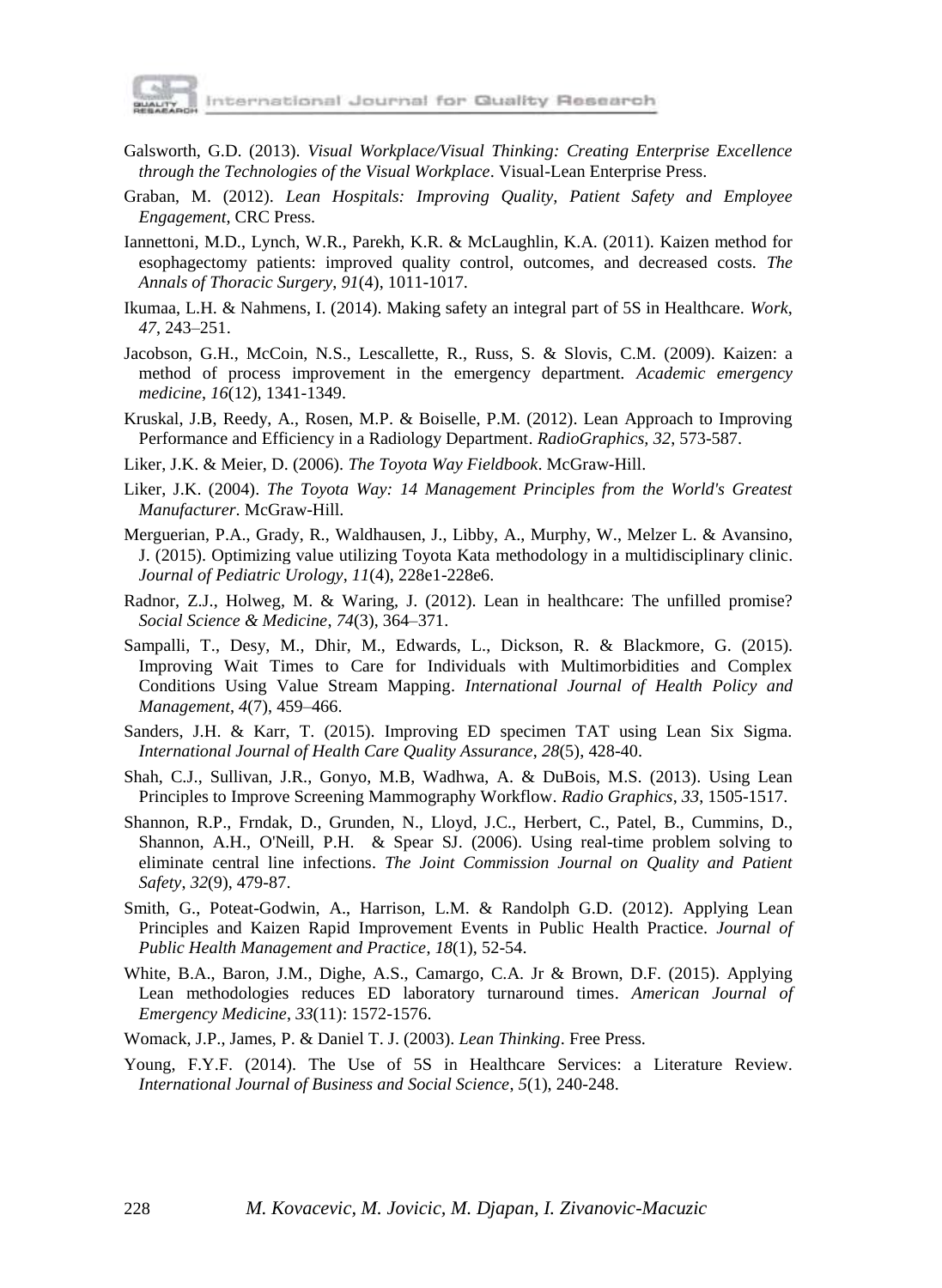

#### **Marija Kovacevic**

University of Kragujevac, Faculty of Medical Sciences Serbia [marijakovacevic.mk@gmail.](mailto:birhanu.beshah@aait.edu.et) [com](mailto:birhanu.beshah@aait.edu.et)

**Milos Jovicic** University of Kragujevac, Faculty of Engineering Serbia [milos.jovicic@gmail.com](mailto:milos.jovicic@gmail.com)

#### **Marko Djapan**

University of Kragujevac, Faculty of Engineering Serbia [djapan@kg.ac.rs](mailto:birhanu.beshah@aait.edu.et)

# **Ivana Zivanovic-**

**Macuzic** University of Kragujevac, Faculty of Medical Sciences Serbia [ivanaanatom@yahoo.com](mailto:birhanu.beshah@aait.edu.et)